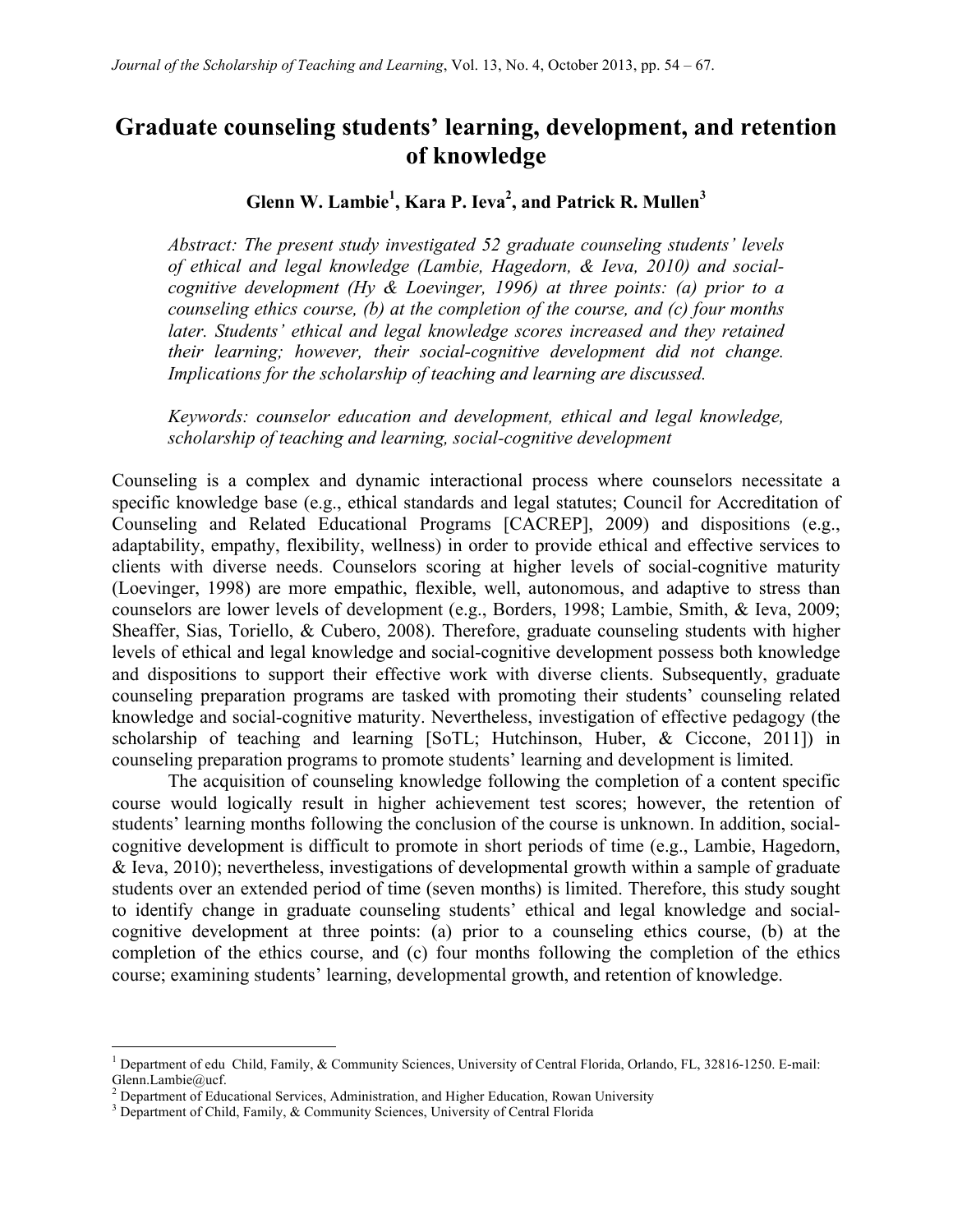### **I. Ethical and Legal Knowledge and Social-Cognitive Development.**

Scholars note the importance of *ethical and legal knowledge* (ELK) and *social-cognitive development* (SCD) in the preparation of graduate counseling students. Therefore, we review these two constructs to set the context for SoTL study that follows.

Counselors necessitate sound ethical (best practice for a profession) and legal (minimal acceptable practice tolerated by society) knowledge and the ability to utilize their counseling knowledge in their works with diverse clients (e.g., Lambie, Ieva, & Ohrt, 2012). In addition, CACREP (2009) requires that students in accredited graduate counseling programs are able to demonstrate a mastery of the ethical standards of their professional organizations and credentialing bodies, as well as the skills necessary to implement ethical and legal practices in their work with clients (*Standard, II.G.1.j*.). Therefore, counseling students need to acquire their ELK during their preparation program and retain their knowledgebase as they transition into practitioners.

Common ethical and legal concepts required for counseling students' ethical practice emerged when reviewing the counseling literature (e.g., American Counseling Association [ACA], 2005; American School Counselor Association [ASCA], 2010; Corey, Corey, & Callanan, 2010; Cottone & Tarvydas, 2007; Welfel, 2009). For example, ELK concepts consistent in the counseling literature include (a) confidentiality and privileged communication, (b) due process, (c) Kitchener's (2000) five moral principles (autonomy, beneficence, nonmalificience, justice or fairness, and loyalty or fidelity), (d) negligence and malpractice, and (e) abuse of children and the elderly. Graduate counseling preparation programs may infuse ELK throughout their curriculum and/or require a specific course in counseling ethics and legal practice (CACREP, 2009). Nonetheless, counseling students need to demonstrate a level of competency regarding their ELK (ACA, 2005; CACREP, 2009; National Council for Accreditation of Teacher Education, 2008), supporting their ethical delivery of services. However, there is a paucity of research examining pedagogy supporting graduate counseling students' learning and retention of ELK.

Counseling preparation programs may use various methods to disseminate ethical and legal information to their students. A common dissemination method of ELK is through the use of textbooks that supplement counseling students' course content (e.g., Corey et al., 2010; Stone, 2009; Welfel, 2009). To support students' ELK development, instructors may employ multiple pedagogical strategies in their counseling ethics courses, such as lecture, group discussions, and reviewing and processing case studies and ethical dilemmas (Vanek, 1990). It stands to reason that an effective approach to foster students' ELK is through multiple pedagogical strategies (e.g., role-plays, application of ethical decision-making models, and comparing and contrasting ethical codes with specific laws), matching students' different learning styles (e.g., auditory, visual, kinesthetic, reflecting, acting, reasoning logically, reasoning intuitively, and analyzing; Pritchard, 2008). Therefore, investigating students' learning and retention of knowledge per the pedagogy employed in graduate counseling ethics courses is warranted.

The application of counseling students' ELK correlates to their level of cognitive development (Rest, Narvaez, Bebeau, & Thoma, 1999). In addition, counselors' level of ethical reasoning relates to their cognitive development in that higher developmental levels increased their ability to analyze complex and fluctuating ethical dilemmas (Dufrene, 2000). Hence, counseling students' at higher levels of social-cognitive development theoretically are better able to apply their ELK in diverse situations (ethical decision-making; Lambie et al., 2012).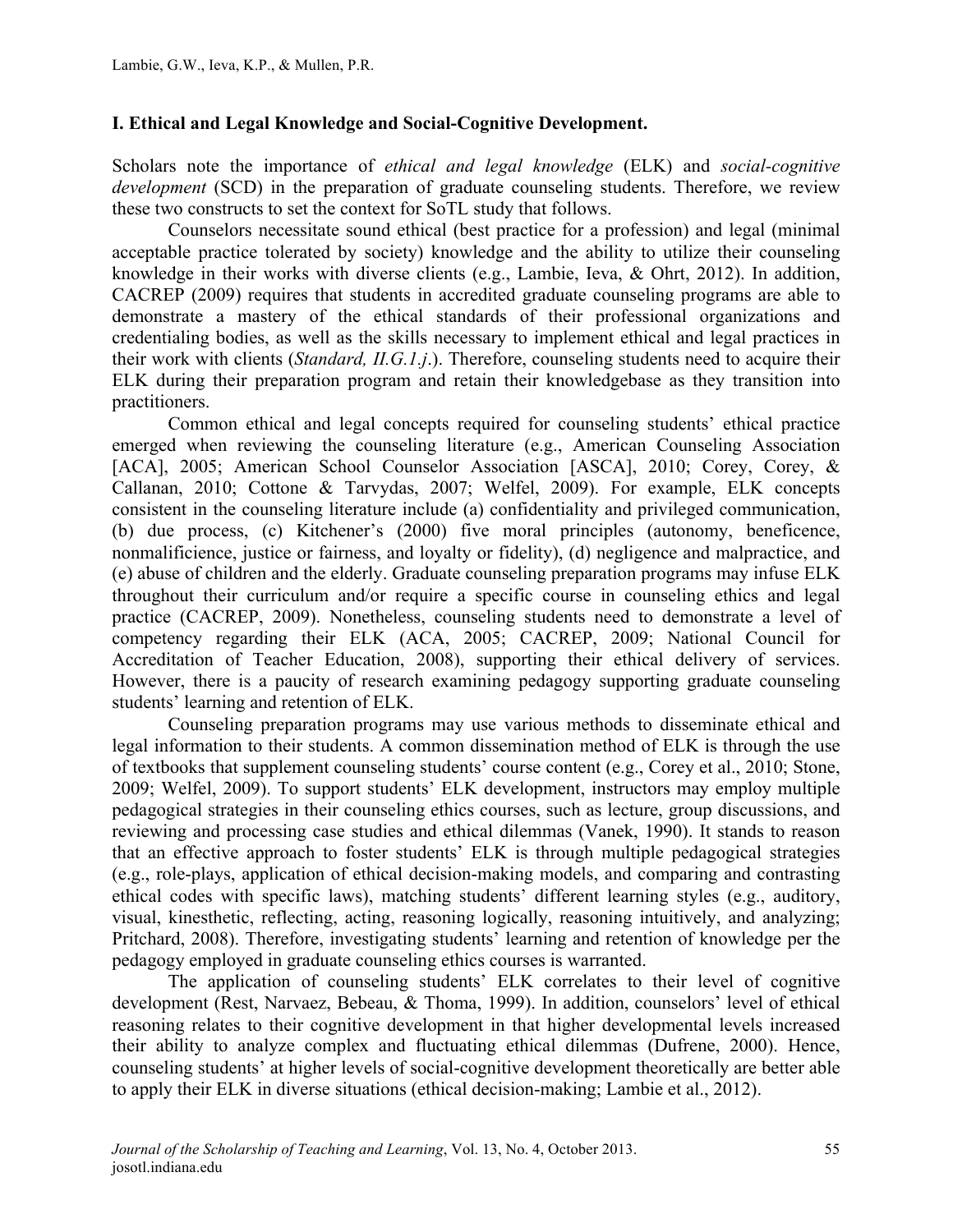*Social-cognitive development* (SCD), or *ego development* (Loevinger, 1998), draws from other stage theories of human development (e.g., Piaget, 1955). In Loevinger's developmental theory, SCD is a holistic personality construct that incorporates cognitive, moral, self, interpersonal, and character development (Lambie, 2007). The SCD construct is the lens for which individuals make meaning of their experiences and emotions (Noam, Young, & Jilnina, 2006). As graduate counseling students' SCD matures, they progress towards more complex levels of meaning-making, impulse control, interpersonal relations, and intrapersonal congruence (Cohn & Westenberg, 2004).

Regarding the counseling preparation programs, levels of SCD "mark important distinctions in the ways, and degrees of complexity with which individuals understand the self, others, and social situations" (Bauer & McAdams, 2004, p. 115). As students' SCD matures, they become more flexible and adaptive to their environment and interpersonal interactions (Cook-Greiter & Soulen, 2007). Loevinger's (1998) theory delineates eight distinct SCD levels that are equilibrated structures that develop in an invariant hierarchical sequence, progressing to increased personal and interpersonal awareness, autonomy, ability to think complexly, and enhanced capacity to self-regulate (Manner, Durkin, & Nesdale, 2004). When students are at lower levels of SCD, meaning-making is simplistic; conversely, when students are at more mature levels, they are more attune to recognize incongruence and conflict, interdependency and mutuality, and systemic influences on their lives (Lambie et al., 2010).

SCD is an equilibration model wherein counseling students' growth relates to their adaptive responses (accommodation) and their interactions with the environment. Therefore, when students are confronted with experiences that are incongruent to their cognitive scheme, dissonance and developmental disequilibrium is evoked (e.g., ethical dilemma with no definitive solutions; Manner & Durkin, 2000). So as to restore equilibrium, students either adapt to their environment by assimilating the new information into their current schema (resulting in developmental stability), or they alter their schema to the new information (resulting in developmental growth; Lambie & Sias, 2009). Within a graduate counseling ethics course, the intentional introduction and discussion of complex ethical dilemmas (e.g., a case where a client's right to confidentiality conflicts with the counselor's duty to warn and protect) may induce disequilibrium, which may result in an assimilative and/or accommodative response.

Researchers have investigated the relationship between graduate counseling students' levels of SCD (Loevinger, 1998) and other desirable counseling constructs, such as counseling students' acquisition of counseling skills, effectiveness with clients, abilities to cope with stress during internship experiences and abilities, and levels of wellness (e.g., Borders, 1998; Lambie et al., 2009; Walter & Lambie, 2012). Nevertheless, change in graduate counseling students' SCD over an extended period of time in their preparation program has *not* been investigated.

# **II. Purpose of the Study.**

Given the importance of ELK in graduate counseling preparation program, and the correlation between SCD and desirable counselor qualities (e.g., counseling skills and effectiveness; Borders, 1998; Lambie et al., 2009), we examined the influence of counseling ethics courses on students' acquisition and retention of knowledge and developmental growth in an effort to identify potential implications for pedagogy in graduate counseling preparation programs. In addition, we investigated potential differences in students' learning, retention of knowledge, and developmental growth between two sections of the counseling ethics courses to ascertain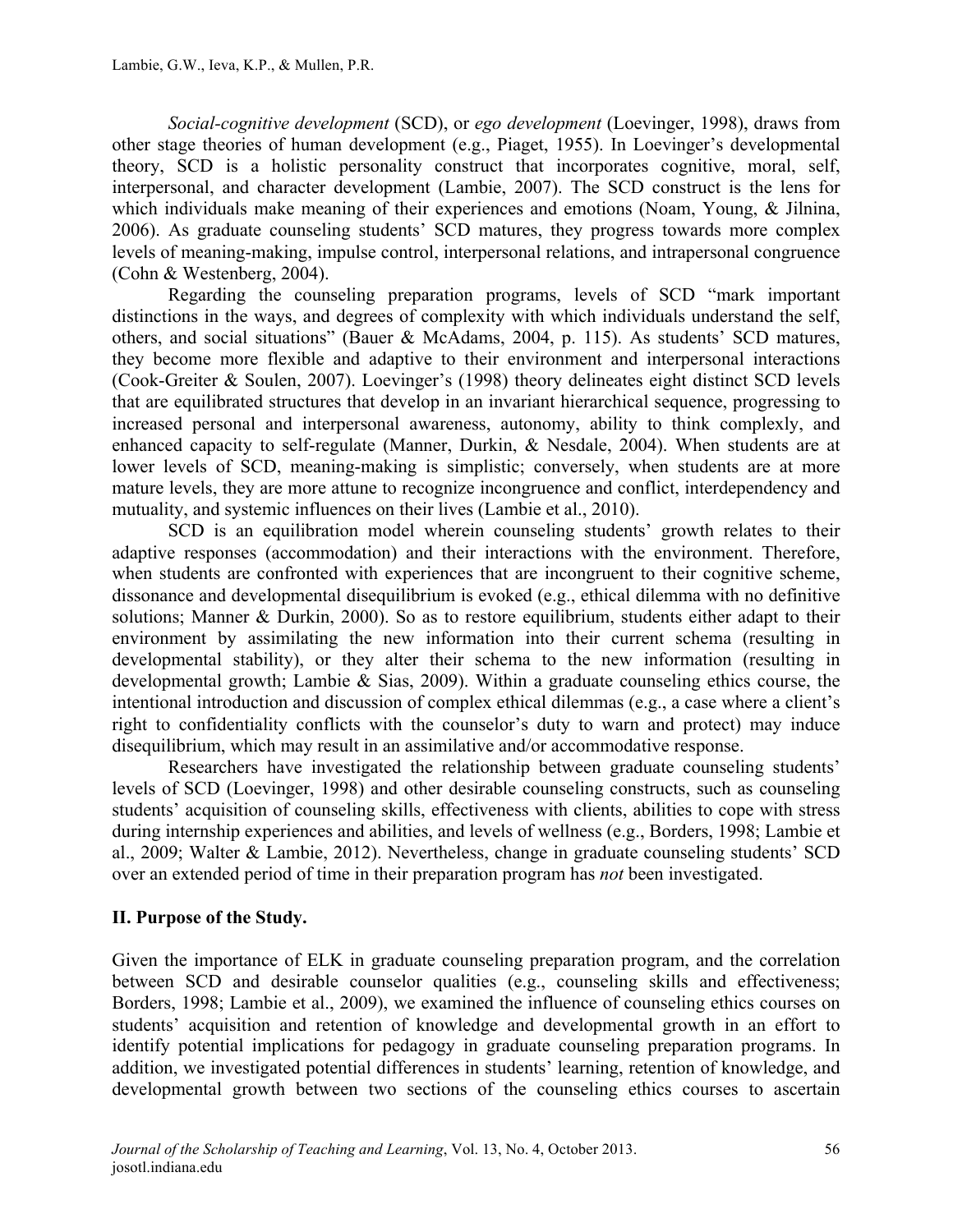possible pedagogical factors influencing students. Therefore, the two research questions investigated were: Are graduate counseling students' levels of ELK and SCD different at three points in their preparation program: (a) prior to a counseling ethics course, (b) at the completion of the ethics course, and (c) four months following the completion of the ethics course? and Are there mean differences in graduate counseling students' ELK and SCD scores who are enrolled in two different sections of counseling ethics courses?

# **III. Method.**

## *A. Procedures and Participants.*

The sample included 52 graduate counseling students at a large metropolitan university in the southeastern United States. Approval to conduct the study was obtained from the university's Institutional Board Review. To protect the rights and confidentiality of participants, participation was voluntary, students' names and identifying information were *not* collected, and none of the data collected was reviewed or scored until after the course was completed and grades had been submitted. We introduced the study and provided informed consent to potential participants (using a waiver of documentation of consent to participate in research), and then administered the data collection instrument packets three times (a) during the first class meetings of two counseling ethics courses (mid-May), (b) during the final class meeting of the two counseling ethics courses (early August), and (c) four month following the completion of the two ethics courses (mid-December). Specifically, during the first class meeting, envelopes containing a waiver of consent to participate in research form and the two data collection instruments were distributed to participants who were asked to write down the number of their envelope (e.g., #7A) somewhere in their personal effects. During the final class meetings, participants collected the envelope (which contained the same informed consent and data collection instruments) that corresponded to the number they wrote down from the first class meeting (e.g., #7A retrieved #7B). For the third data collection point, all the students enrolled in the two counseling ethics courses were invited to complete the assessment instruments (e.g., #7A or #7B retrieved data collection packet #7C) and offered a small incentive for their participation. Therefore, if participants chose *not* to partake in the investigation, they could simply leave the data collection instruments blank and the researchers were unable to identify their identity (data were kept anonymous to the researchers). Nevertheless, of the 82 students enrolled in the two counseling ethics courses, 52 students chose to complete the assessment instruments at the three different data collection points (which resulted in a 63.4% usable response rate).

### *B. Participant Characteristics.*

Descriptive data and measures of central tendency indicated that the mean age of the 52 students was 25.54 years (*SD* = 4.54; range, 21-41 years). Men ( $n = 7$ ; 13.5%) were less represented than women ( $n = 45$ ; 86.5%). To support the anonymity of the students' responses, they were asked to self-identify their ethnicity or race as Caucasian ( $n = 35, 67.3\%$ ) or "Other" ( $n = 17, 32.7\%$ ; e.g., African American, Asian/Pacific Islander, Latino American, Native American). A total of 32 (61.5%) students that they were enrolled in the counseling ethics course for the Mental Health and/or Marriage and Family Counseling track and 20 (38.5%) students indicated that they were enrolled in the ethics course the for School Counseling track.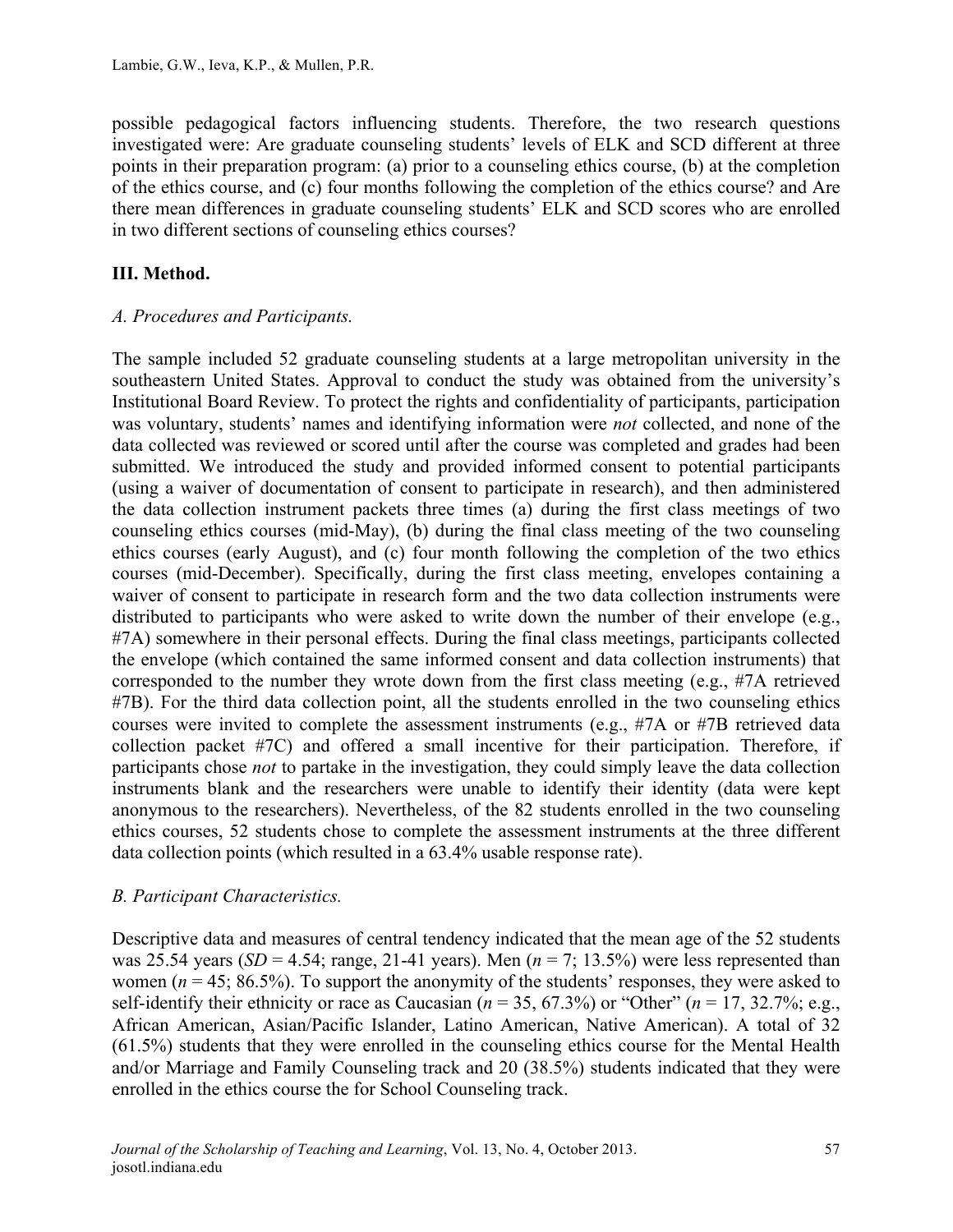#### *C. Pedagogical Intervention (Counseling Ethics Courses).*

The study participants were enrolled in one of two 13-week counseling ethics courses within a CACREP accredited counselor preparation program (13 class meetings that were three hours and fifty minutes in duration). One course consisted of counseling students in the School Counseling track and the other had students in the Mental Health and Marriage and Family Counseling tracks. In this counselor preparation program, students enroll in the ethics course at around the midpoint of their program of study. Specifically, students were unable to enroll in the ethics course during their first semester in the program as they were required to complete two prerequisite courses prior to the ethics class; additionally, the ethics course were not taken late in the students' program of study as the course was a prerequisite for their clinical courses (e.g., Practicum and Internship). Each of the courses' objectives was aligned with the appropriate CACREP (2009) *Standards*. For example, one course objective was that by the conclusion of the course, students would be able to demonstrate their knowledge and ability to apply the ACA (2005) *Code of Ethics* with diverse clients in various settings (CACREP, 2009; "ethical standards of professional organizations and credentialing bodies, and applications of ethical and legal considerations in professional counseling" [p. 10]). The content in both courses was designed to cover the primary counseling ethical and legal issues (e.g., professional identity and competencies; ethical decision-making models; confidentiality and privileged communication; suicide and client violence; and abuse, neglect, and negligence). For further information related to the course content, please contact us for a copy of the course syllabi that delineates the course objectives, activities, and assignments.

Pedagogically, the two instructors for the counseling ethics courses employed multiple educational strategies to support their students' learning and development. Specific teaching strategies included (a) course readings, (b) lectures, (c) group discussions, and (d) role-plays to support the students' learning and development. In addition, the students facilitated a group presentation to their classmates on a specific ethical issue confronting counselors; identifying research, ethical codes of practice, legal statutes, and organizational policies that influenced counselors' decision-making when experiencing a similar ethical dilemma (student as teacher). Moreover, the instructors employed scaffolding to support the students' learning and developmental growth. Scaffolding educational content (a) provides clear and concrete directions, reducing students' confusion; (b) clarifies purpose; (c) keeps students on task; (d) clarifies expectations and incorporates assessment and feedback; (e) directs students to worthy sources; and (f) reduces students' level of uncertainty (Lambie et al., 2012). For example, the instructors introduced the concept of confidentiality to their students, providing them with a concrete understanding of the ethical principle. Next, the instructors facilitated a discussion concerning confidentiality and counselors, clarifying the students' understanding of confidentiality with practical case illustrations (e.g., parent wants counselor to break confidentiality and share what child-client expressed to counselor). After the discussion, students were provided different ethical dilemmas confronting counselors and they had to apply, analyze, syntheses, and evaluate the different ethical decision-making processes they would employ.

Student learning outcomes were evaluated through both formative and summative assessments. Students had required readings from the two counseling ethics textbooks and the instructors used formative assessments of students' learning of course content through weekly quizzes on the assigned readings. Furthermore, students completed a summative assessment where students systemically worked through an ethical decision-making process. Specifically,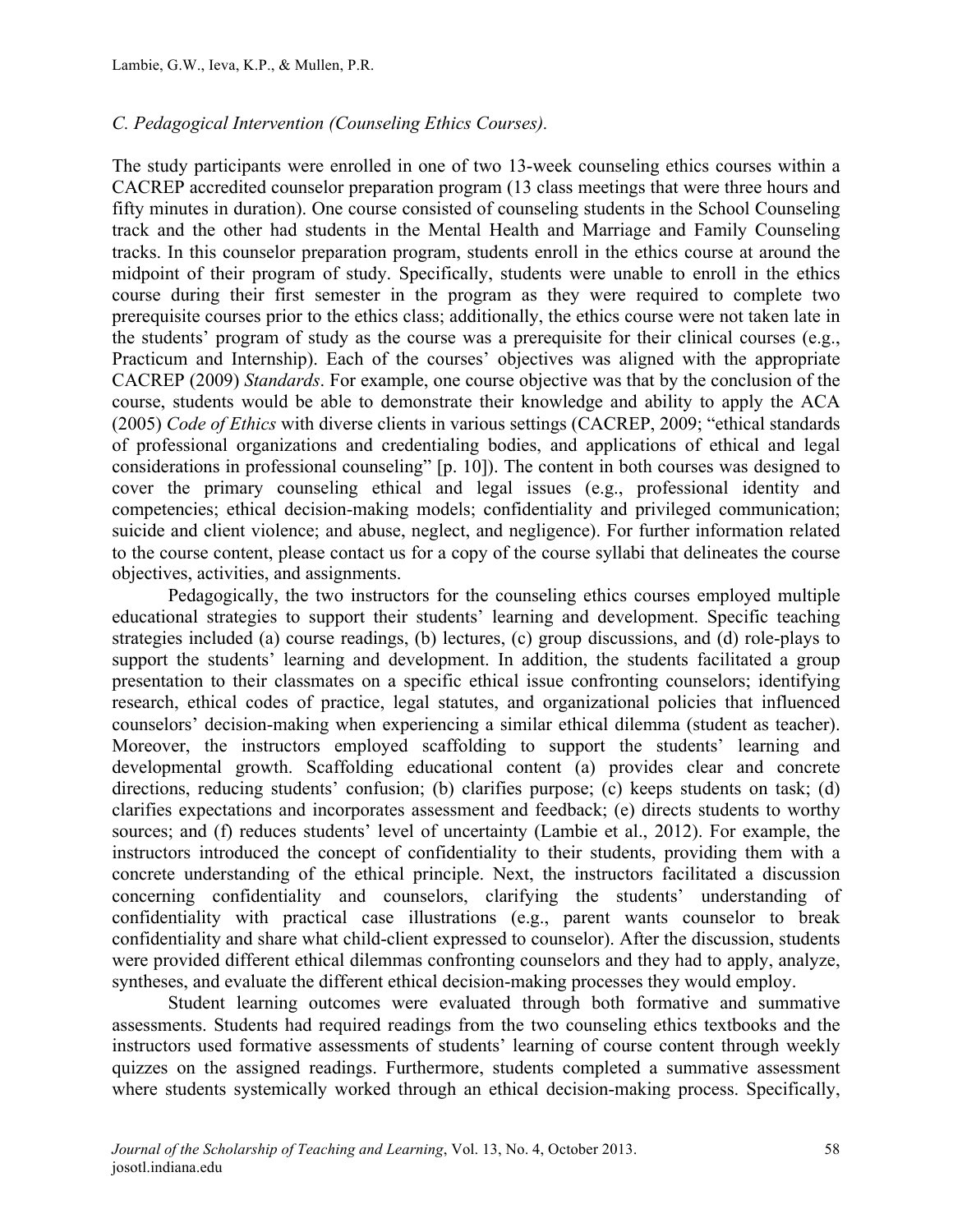the two instructor required students to research an ethical and legal dilemma confronting counselors (e.g., suicidal ideation, duty to warn and protect). Following the identification of the dilemma, students constructed a case illustrating the ethical dilemma and presented how they would work through the dilemma using ethical guidelines and legal statutes (federal, state, case). To further students' development, the two instructors required the students to develop an ethical dilemma related to confidentiality and a counselor, encouraging the students to identify their own solution and process for working through the dilemma. Therefore, the two instructors constructed the courses to promote both their students' learning of ELK and their developmental growth.

### *D. Instrumentation.*

The two constructs investigated in this study were: (a) ELK (as measured by the *Ethical and Legal Issues in Counseling Assessment* [ELICA]; Lambie et al., 2010) and (b) SCD (as measured by the *Washington University Sentence Completion Test* [WUSCT]; Hy & Loevinger, 1996). The primary variables used to examine the constructs included Total ELICA scores (pre-test, posttest, and follow-up test) and WUSCT Total Protocol Rating (TPR) scores (pre-test, post-test, and follow-up test).

*Ethical and Legal Issues in Counseling Assessment***.** The ELICA (Lambie et al., 2010) is a 50-item multiple choice assessment designed to measure graduate counseling students' ELK in 10 domains: (a) professional identity; (b) ethical and legal terms; (c) ethical decision-making principles; (d) confidentiality; (e) suicide and client violence; (f) abuse, neglect, and negligence; (g) counseling and educational records; (h) educational and civil right laws; (i) counselor development and wellness; and (j) discrimination laws and ethics. Sample items from the ELICA include:

- 1. When professional counselors are confronted with an ethical dilemma regarding confidentiality, the moral principle that should guide their decision-making is: (a) Justice, (b) Beneficence, (c) Nonmaleficence, or (d) Privileged communication.
- 2. This court case is most commonly related to a professional counselor's "duty to warn and protect": (a) *Davis v. Monroe County Board of Education*, (b) *Tarasoff v. Board of Regents of California*, (c) *Eisel v. Montgomery County Board of Education*, or (d) *Grant v. Board of Trustees of Valley View School District*.

The ELICA was constructed per the suggested eight steps for scale construction (e.g., determine what it is you want to measure, generate an item pool, have item pool reviewed by experts; DeVellis, 2012) and the item development aligned with Kline's (2005) nine rules to guide the development of sound scale items (e.g., deal with one primary principle in each item, avoid imprecise terms such as *frequently* or *sometimes*). The reliability of the ELICA was acceptable with an overall Cronbach's Alpha score of .70 with 64 counselor education students (Lambie et al., 2010), .70 with 28 school counseling students (Lambie et al., 2012), and .71 with 226 practicing school counselors (Lambie, Ieva, Mullen, & Hayes, 2011). In addition, we conducted a reliability analysis with our ELICA data and the results identified the need to remove 15 items to strengthen the internal consistency reliability for the three ELICA datasets (pre-test, post-test, and follow-up test). The internal consistency reliability of the 35 item ELICA with these data was moderate to questionable, with Cronbach's Alphas of .62 (pre-test ELICA), .70 (post-test ELICA), and .67 (follow-up ELICA). Nevertheless, the internal consistency reliability of the ELICA with these data appeared appropriate for a knowledge assessment measuring different domains of ELK with a sample of 52 (Streiner, 2003).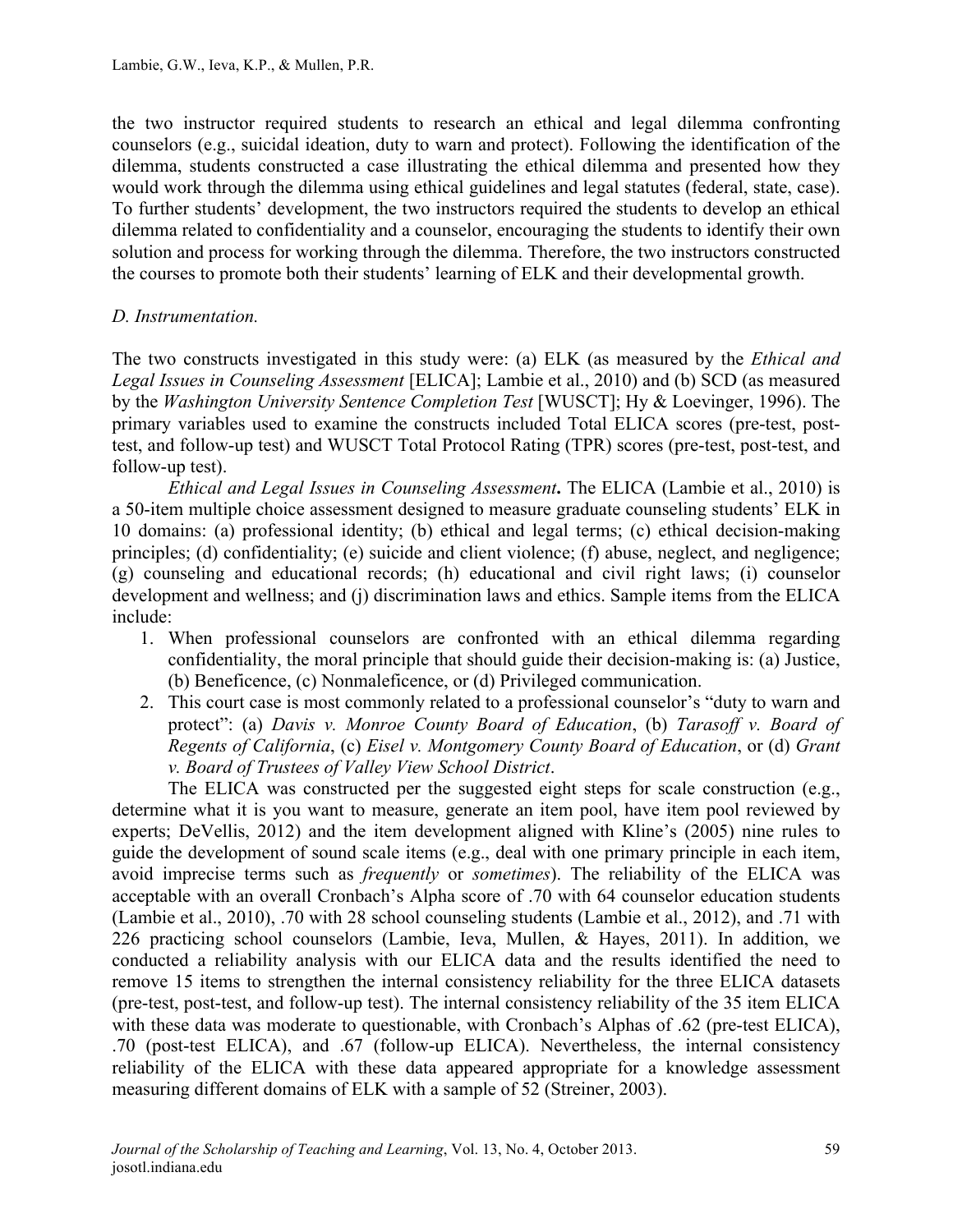*Washington University Sentence Completion Test*. The WUSCT (Hy & Loevinger, 1996) is a semi-projective inventory consisting of 18 to 36 sentence stems with different forms for men and women relating to Loevinger's (1998) eight levels of SCD. The two WUSCT forms differ only in gender specific language such as "A man should always…" (Male) and "A woman should always…" (Female). The short-forms of the WUSCT (81-1; Hy & Loevinger, 1996) were used (18 sentence stems) for this study. In scoring the WUSCT, each sentence stem response is rated as a whole by its level of meaning, or what the person is saying, and is not conceptualized in relation to the other 17 responses. A total protocol rating (TPR) is then calculated using an algorithm reflecting the respondent's assessed place on Loevinger's SCD scheme, which includes the following levels: *Impulsive* (E2) – student functions based on physical needs and impulses, while being dependent on others for control; *Self-Protective* (E3) – student is opportunistic and adheres to traditions and rituals; *Conformist* (E4) – student accepts rules just because they are rules, and strives for social acceptance; *Self-Aware* (E5) – student has increased self-awareness and reflectivity, beginning to recognize multiple perspectives; *Conscientious* (E6) – student becomes self-evaluative and reflective, while recognizing multiple possibilities and a sense of choice, and thinks beyond own concerns; *Individualistic* (E7) – student has sense of individuality and greater tolerance of difference, while having increased awareness of own incongruence; *Autonomous* (E8) – student has deep respect for others' choices and need for autonomy with a high tolerance for ambiguity; and *Integrated* (E9) – student has become congruent and self-actualized—few people ever reach this level (Hy & Loevinger, 1996; Lambie & Sias, 2009). For our investigation, the two scoring raters were trained in scoring the WUSCT and achieved a high interrater reliability of .92 on a sample of 25 completed test protocols.

The reliability and validity of the WUSCT has been supported with diverse samples (e.g., Cook-Greiter & Soulen, 2007; Noam et al., 2006). For example, Lilienfeld, Wood, and Garb, (2000) concluded that the WUSCT "has demonstrated impressive construct validity…" and "is arguably the most extensively validated projective technique" (p. 56). In addition, the median interrater of the WUSCT is between .89 and .92 (Watts, Robinson, & Lupton-Smith, 2002).

### *E. Data Analysis.*

A time series design was employed for our investigation as a single group of participants (graduate counseling students) had their ELK and SCD measured at three intervals of time during their preparation program (Gall, Gall, & Borg, 2007). In addition, we examined changes that occurred between initial assessments and following an intervention (counseling ethics course; Houser, 2009). Nevertheless, findings from a time series research design needed to be interpreted with caution because of threats to internal (e.g., history) and external validity (e.g., interaction of pretest and intervention; Gall et al., 2007).

After the data collection process, we scored the data and entered it into a database and analyzed by Statistical Package for the Social Sciences (SPSS, 2012) using a repeated measures analysis of variance (ANOVA), Pearson product-moment correlations (two-tailed), and post hoc ANOVA. Prior to the data analyses, we examined the data set to assess the fit between the distribution of the variables and the assumptions of the statistical analysis; no assumption violations were identified. A sample size of 52 graduate counseling students was acceptable for identifying a large effect size (power = .80) at the .05 level (Cohen, 1992).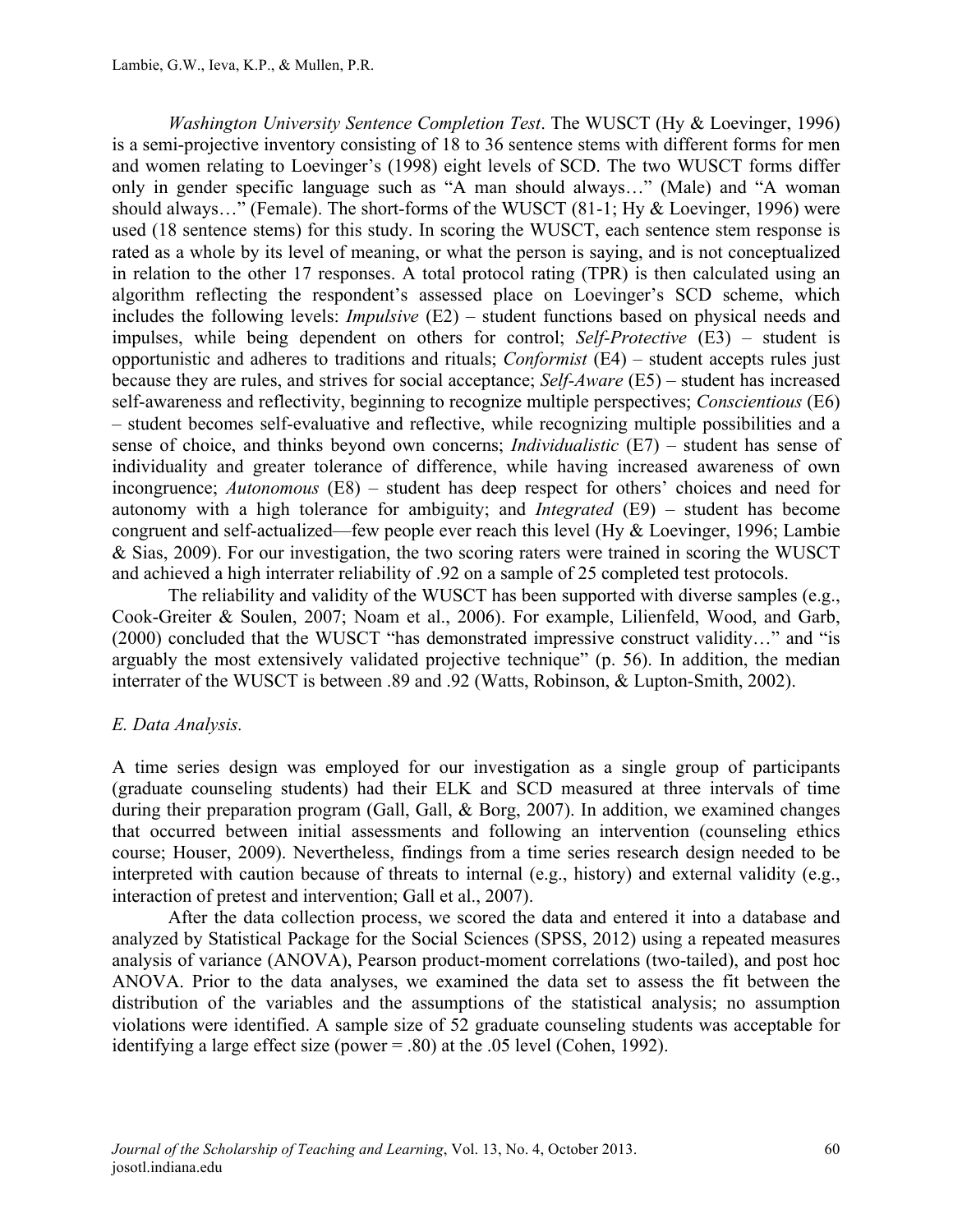# **IV. Results.**

### *A. Ethical and Legal Knowledge.*

The 35 items ELICA (Lambie et al., 2010) was used to obtain the graduate counseling students' ELK scores. The pre-test, post-test, and follow-up ELICA scores are presented in Table 1. The students' post-test and follow-up ELICA scores correlated to the section of the counseling ethics course they were enrolled: post-test ELICA  $(r = .77, p > .001; 58.98\%$  of the variance explained) and (c) follow-up ELICA ( $r = .51$ ,  $p > .001$ ; 25.91% of the variance explained). Therefore, the students enrolled in the counseling ethics course for the School Counseling track scored higher on the post-test ELICA and follow-up ELICA than the students in ethics course for the Mental Health and/or Marriage and Family Counseling track  $F(1, 50) = 71.80$ ,  $p < .001$ ;  $F(1, 50) =$ 17.53,  $p < .001$ , respectively.

### *B. Social-Cognitive Development.*

The WUSCT–Form 81 (short-forms; Hy & Loevinger, 1996) was used to obtain graduate counseling students' SCD scores. The pre-test, post-test, and follow-up WUSCT TPR scores are presented in Table 1. The median and modal pre-test, post-test, and follow-up WUSCT scores represented the SCD *Self-aware* (E5) level. The students' pre-test WUSCT scores correlated with the section of the counseling ethics course for which they were enrolled ( $r = .32$ ,  $p = .02$ ; 10.2% of the variance explained). Therefore, students in the counseling ethics course for the School Counseling track had higher pre-test WUSCT TPR scores than the students in the course for Mental Health and/or Marriage and Family Counseling track,  $F(1, 50) = 5.65$ ,  $p = .02$ .

#### *C. Differences in Ethical and Legal Knowledge and Social-Cognitive Development Scores.*

We conducted repeated measures ANOVA to examine the interactions between the graduate counseling students' ELICA and WUSCT TPR scores and the three intervals (prior to a counseling ethics course, at the completion of the course, and four months following the completion of the course). The results identified an interaction between students' ELICA scores and the three intervals,  $F(1.78, 90.59) = 34.23$ ,  $p < .001$ . Moreover, the interval of time (ethics course experience and additional semester in preparation program) accounted for 40.2% of the change that occurred in the students' ELK scores for these data. In addition, the results did *not* identify an interaction between counseling students' WUSCT TPR scores and the three intervals,  $F(2, 102) = .505$ ,  $p = .605$ . Therefore, the students increased their ELK scores during their experience in the counseling ethics courses (pre-test ELICA,  $M = 45.62$ ,  $SD = 7.66$ ; post-test ELICA,  $M = 54.15$ ,  $SD = 7.53$ ) and retained their ELK four months after completing their course (follow-up ELICA,  $M = 54.15$ ,  $SD = 7.28$ ); however, their SCD did *not* change during the seven month period (pre-test WUSCT TPR, *M* = 87.87, *SD* = 5.85; post-test WUSCT TPR, *M* = 87.08, *SD* = 6.29; follow-up WUSCT TPR,  $M = 87.23$ ,  $SD = 6.10$ ).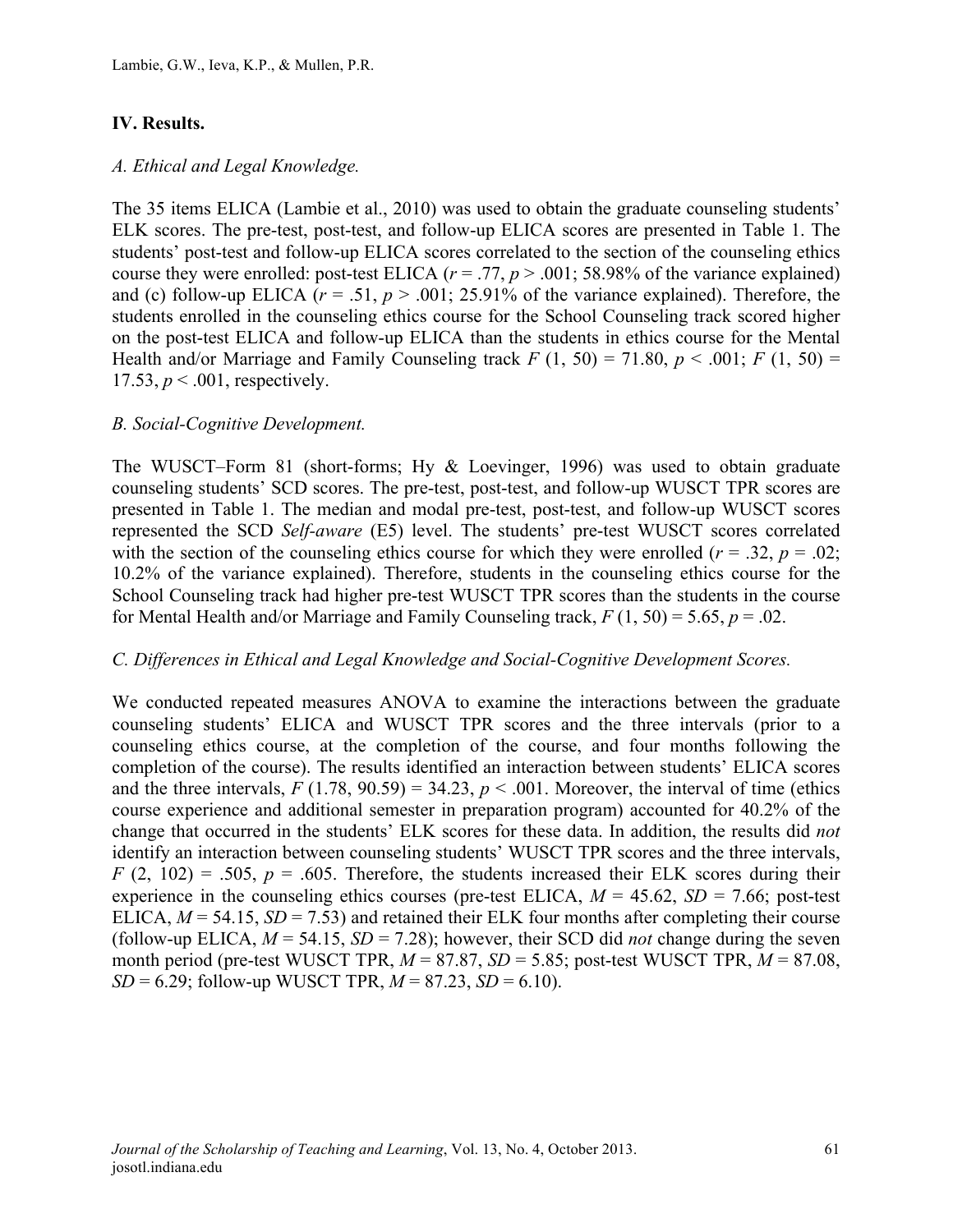|                   | Ethical & Legal Knowledge |              |              | Social-Cognitive Development |               |               |
|-------------------|---------------------------|--------------|--------------|------------------------------|---------------|---------------|
|                   | (ELICA)                   |              |              | (WUSCT—Form 81)              |               |               |
|                   | Pre-test                  | Post-test    | Follow-up    | Pre-test                     | Post-test     | Follow-up     |
|                   |                           |              | Test         |                              |               | Test          |
| Section 1:        | $M = 45.40$               | $M = 61.40$  | $M = 58.80$  | $M = 90.20$                  | $M = 86.90$   | $M = 88.95$   |
| School            | $SD = 5.88$               | $SD = 4.73$  | $SD = 7.77$  | $SD = 5.92$                  | $SD = 6.77$   | $SD = 7.25$   |
| Counseling        | $Min = 36.0$              | $Min = 46.0$ | $Min = 30.0$ | $Min = 81.0$                 | $Min = 74.0$  | $Min = 79.0$  |
| Students $(n=20)$ | $Max = 56.0$              | $Max = 68.0$ | $Max = 68.0$ | $Max = 105.0$                | $Max = 102.0$ | $Max = 113.0$ |
|                   |                           |              |              |                              |               |               |
| Section 2:        | $M = 45.75$               | $M = 49.62$  | $M = 51.25$  | $M = 86.41$                  | $M = 87.19$   | $M = 86.16$   |
| Mental Health     | $SD = 8.68$               | $SD = 4.96$  | $SD = 5.25$  | $SD = 5.40$                  | $SD = 6.07$   | $SD = 5.08$   |
| Counseling        | $Min = 20.0$              | $Min = 40.0$ | $Min = 38.0$ | $Min = 74.0$                 | $Min = 72.0$  | $Min = 75.0$  |
| Students $(n=32)$ | $Max = 60.0$              | $Max = 58.0$ | $Max = 62.0$ | $Max = 96.0$                 | $Max = 101.0$ | $Max = 96.0$  |
|                   |                           |              |              |                              |               |               |
| Total             | $M = 45.61$               | $M = 54.15$  | $M = 54.15$  | $M = 87.87$                  | $M = 87.08$   | $M = 87.23$   |
| Counseling        | $SD = 7.66$               | $SD = 7.53$  | $SD = 7.28$  | $SD = 5.85$                  | $SD = 6.29$   | $SD = 6.10$   |
| <b>Students</b>   | $Min = 20.0$              | $Min = 40.0$ | $Min = 30.0$ | $Min = 74.0$                 | $Min = 72.0$  | $Min = 75.0$  |
| $(n=52)$          | $Max = 60.0$              | $Max = 68.0$ | $Max = 68.0$ | $Max = 105.0$                | $Max = 102.0$ | $Max = 113.0$ |

**Table 1.** Ethical & Legal Knowledge and Social-Cognitive Development Descriptive Statistics.

*Note*. ELICA = Ethical and Legal Issues in Counseling Assessment; WUSCT–Form 81 = Washington University Sentence Completion Test, short form; TPR = total protocol rating.

### *D. Correlation between ELK and SCD Scores.*

We used a Pearson product-moment correlation (two-tailed) to examine the relationship between the counseling students' ELK and SCD scores. The post-test ELICA scores had a positive relationship to the students' pre-test WUSCT TPR  $(r = .289, p = .032; 8.4\%$  of the variance explained). Therefore, the students with higher SCD scores before completing the ethics course had higher ELK four months after the completion of their course (increased retention of learning). In addition, the follow-up WUSCT TPR scores had a positive relationship to the posttest ELICA  $(r = .279, p = .045; 7.8\%$  of the variance explained) and follow-up ELICA  $(r = .277,$  $p = 0.047$ ; 7.7% of the variance explained) scores. Thus, the students scoring higher in SCD four months after completing their ethics courses possessed higher levels of ELK after completing their courses (learning) and a semester later (retention of knowledge).

### **V. Discussion.**

Our investigation was conducted to examine two faculty members' pedagogical practices (instruction of two graduate counseling ethics courses) and graduate counseling students' acquisition and retention of knowledge, and developmental growth; aligning with SoTL (Hutchinson et al., 2011). To date, no studies have investigated graduate counseling students' ELK and SCD at three different points in the preparation program over an extended period of time (seven month). Thus, we sought to examine graduate counseling students' acquisition of knowledge, retention of learning, and developmental growth over an extended period of time to assess student learning outcomes and faculty members' pedagogy (SoTL).

The findings identified a significant increase in the students' ELK from before completing an ethic course to the completion of the course (learning) and the students' retained their knowledge acquisition. However, the students' SCD did *not* change over the three data collection points (seven month period). The increase in students' learning based on their enrollment in a counseling ethics course was congruent with previous findings (Lambie et al.,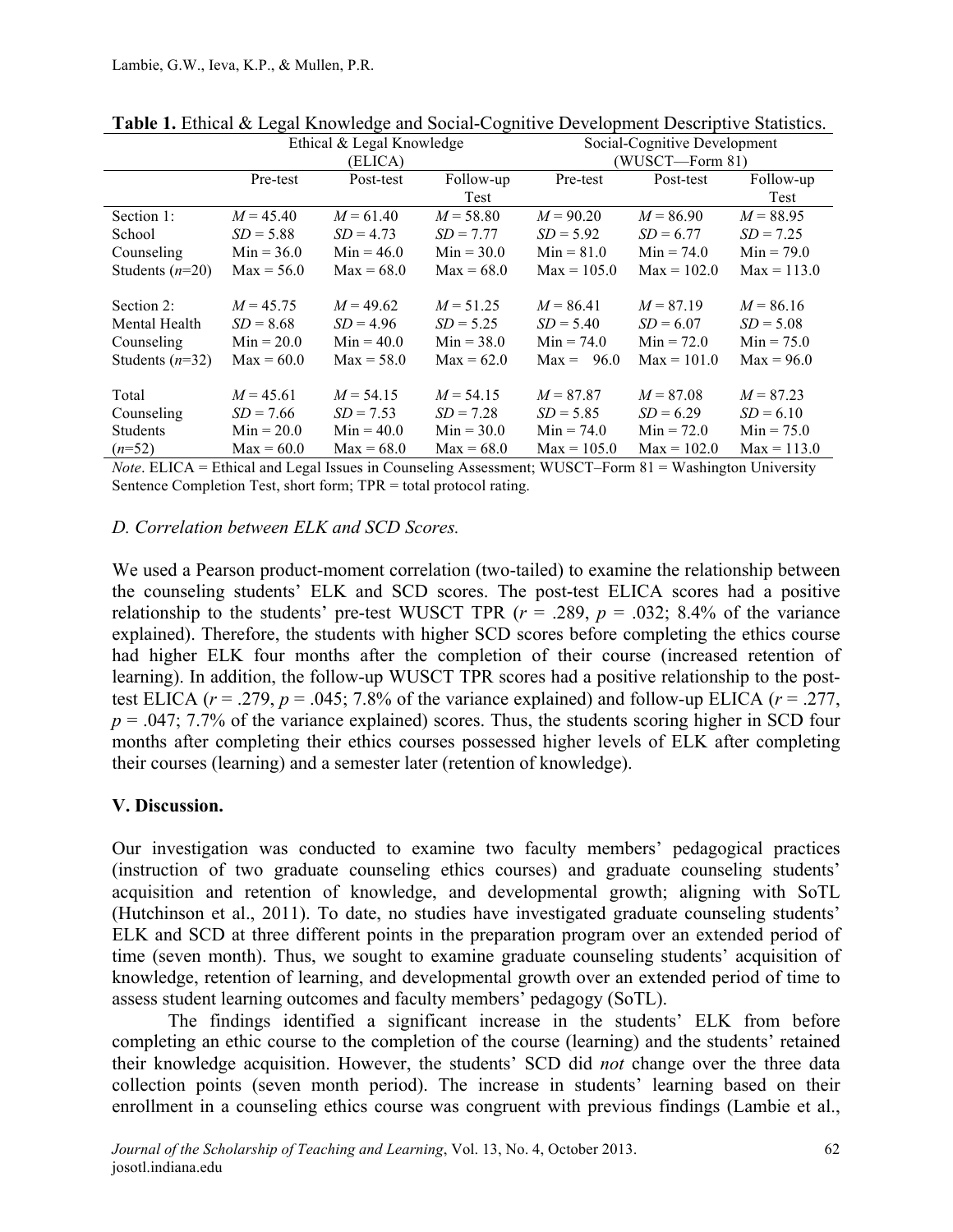2012; Lambie et al., 2010); yet, the retention of students' learning four months after completing their course offers new insight as graduate students' retention of knowledge was *not* examined before. In addition, the results identifying no change in the counseling students' SCD was congruent with previous findings (e.g., Lambie et al., 2010) and inconsistent with other research (Cannon & Frank, 2009). Specifically, Cannon and Frank identified differences in WUSCT scores for counselor education students' participating in their internship experience using a *Deliberate Psychological Education* program (Mosher & Sprinthall, 1971); however, the incongruence in findings may be attributed to differences in our sample size  $(N = 52)$  as compared to Cannon and Frank's intervention participants  $(N = 8)$ . Therefore, the promotion of adult learners' (graduate students) SCD may be difficult because Loevinger's developmental domain is a holistic personality construct that appears to stabilize in educated adults. Nevertheless, we conducted a Pearson product-moment correlation to examine the test—retest reliability for the WUSCT TPR pre-test and follow-up test scores, identifying questionable test retest reliability ( $r = .56$ ,  $p < .001$ ). Therefore, when examining for changes in mean WUSCT TPR scores (pre-test,  $M = 87.87$ ; follow-up test,  $M = 87.23$ ) there appears to be *no* differences; however, the test—retest reliability analysis identified some differences in the individual graduate students' WUSCT TPR scores. Consequentially, promoting SCD growth in a large group of adults learners ( $N = 52$ ; per our findings) may be difficult; nevertheless, educators may be able to advance SCD in small groups of students (*N* = 8; Cannon & Frank, 2009).

The identified strong relationship (58.98% and 25.91% of the variance explained) between the students' ELICA scores and the section of the counseling ethics course they were enrolled in supports that the students enrolled in the ethics course for the School Counseling track learned more than the students in the course for the Mental Health and Marriage and Family Counseling tracks. Differences in learning between the students enrolled in the difference sections of the ethics course may be attributed many different factors such as student attributes, class sizes (school counseling,  $N = 25$ ; mental health and marriage and family counseling,  $N =$ 57) and/or pedagogical differences between the instructors.

The findings identifying a relationship between the students' ELK and SCD scores support that these two desirable counseling student qualities influence one another. Specifically, students ELK acquisition and retention of their learning related to their SCD, which was congruent with previous findings (Lambie et al., 2010). Therefore, counseling students scoring at higher levels of SCD possess desirable counseling qualities such as increased empathy, flexibility, perspective-taking, and self-care (Borders, 1998); and they may also acquire and retain increased levels of ELK as compared to students scoring at lower levels of development.

### *A. Implications for Counselor Education and Development.*

This study's findings offer implications for SoTL. First, graduate counseling students' ELK may be increased and retained based on their participation in counseling ethics courses. Therefore, a primary goal of the counseling ethics courses and preparation program was met as demonstrated by the students' increased level of ELK both after completing the course and four months later. SoTL researchers may want to conduct similar time series design investigations to examine other areas of their curriculum to assess the impact of specific courses on their students' learning outcomes and development. In addition, graduate counseling preparation programs accredited by CACREP (2009) are required to assess their students to insure they "demonstrate the professional knowledge, skills, and practices necessary to work in a wide range" of counseling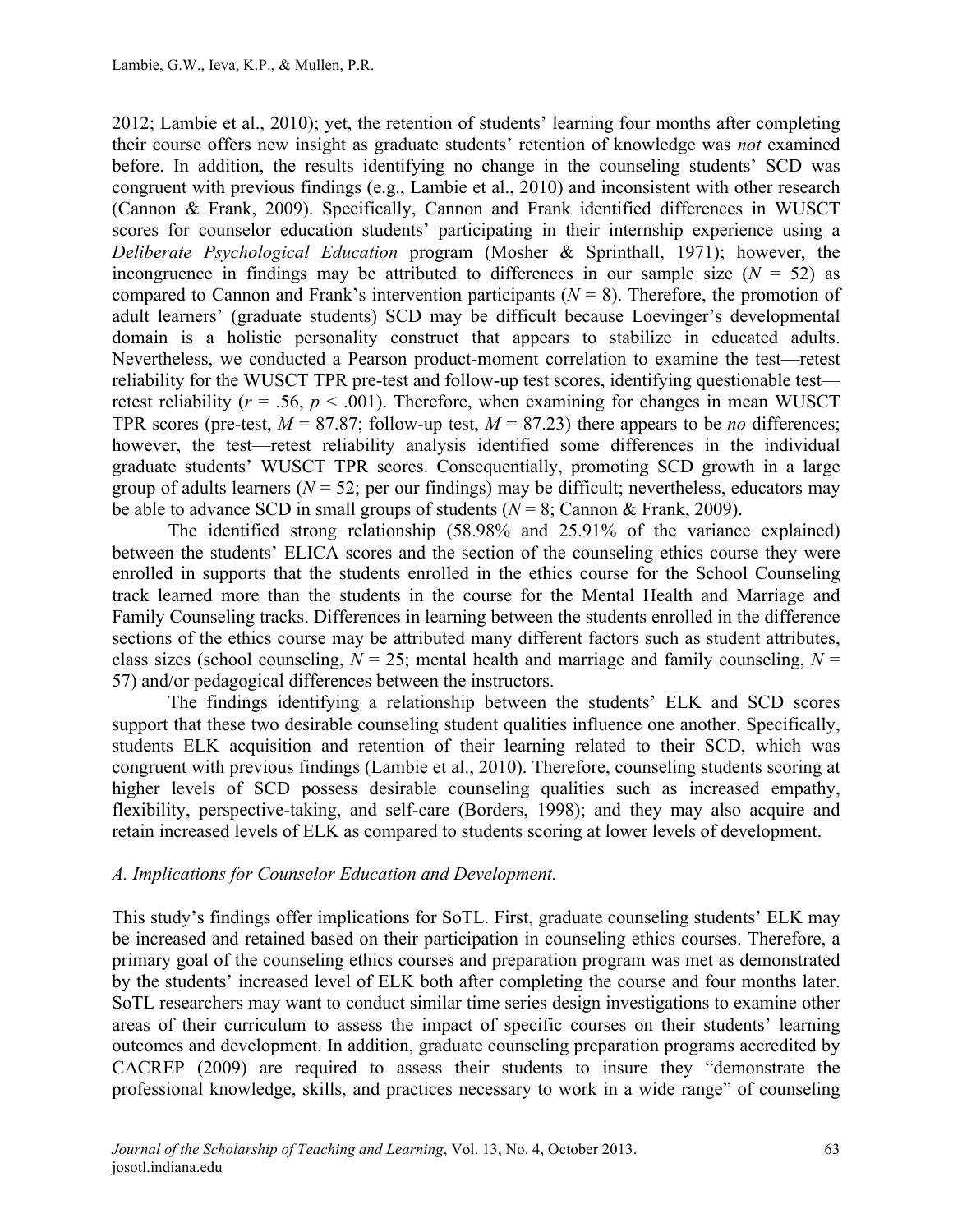settings (p. 17). Therefore, assessing counseling students' learning outcomes and retention of their knowledge acquisition is an attribute of educational programs that are accountable in higher education and SoTL (Hutchings et al., 2011).

The identified between differences in the students' ELK acquisition and retention and the counseling ethics course section they were enrolled suggest that possible student attribute variations and/or instructor pedagogical differences and/or class sizes influences student learning outcomes. As our results identified that graduate counseling students' ELK acquisition and retention, and SCD growth (Cannon & Frank, 2009) may be influenced by class size, program in higher education may want to evaluate their students learning outcomes (course pre-test, posttest evaluation) and assess the impact of class size on their knowledge acquisition (possible covariate).

The correlation between the students' SCD and ELK acquisition and retention of learning scores suggest that counseling preparation programs may want to promote these two desirable student qualities, given either that the constructs appear to influence one another or that an additional variable, not yet investigated, might influence both of these constructs. We endorsed that instructors in counseling programs work to promote their students' SCD as our findings supported that higher SCD is related to increase ELK acquisition, and previous research correlates SCD to higher levels of empathy, flexibility, and wellness (e.g., Lambie et al., 2009).

### *B. Limitations of the Study.*

In interpreting our results, limitations warrant consideration. First, convenience sampling (participants from one university) and the sample size  $(N = 52)$ , restrict the generalizability of the findings. Second, there are inherent limitations in a time series design, as other extraneous factors may have influenced the students and may have contributed to the actual increase in their ELK. For example, the students may have been enrolled in other courses that presented information relating to counselors' ethical practices, impacting their acquisition of knowledge.

### *C. Recommendations for Future Research.*

In spite of the stated limitations, this was the first SoTL investigation to examine graduate counseling students' ELK and SCD at three points in their preparation program and the possible influence of pedagogical factors on student learning outcomes. In addition, our findings offers suggestions for future SoTL research, including (a) the necessitate for closer examination of the specific pedagogical strategies employed by the two instructors to discern if difference in the student learning outcomes were based on the instructors' teaching and/or student attributes, and/or class size; and (b) the need for qualitative inquiry investigation graduate counseling students' experiences in counseling ethics courses may provide meaningful insight to support their instructors pedagogy and their student learning outcomes.

Counseling students' ELK and SCD is important to their service delivery to future clients. We investigated students' ELK and SCD at three points in their preparation program; as well as the potential relationship between the students' ELK and SCD. We found that our students increased their ELK at the conclusion of the ethics course and retained their learning four months later; however, their SCD did *not* change. In addition, the students in the two sections of the ethics counseling courses ELK and SCD scores were different, supporting that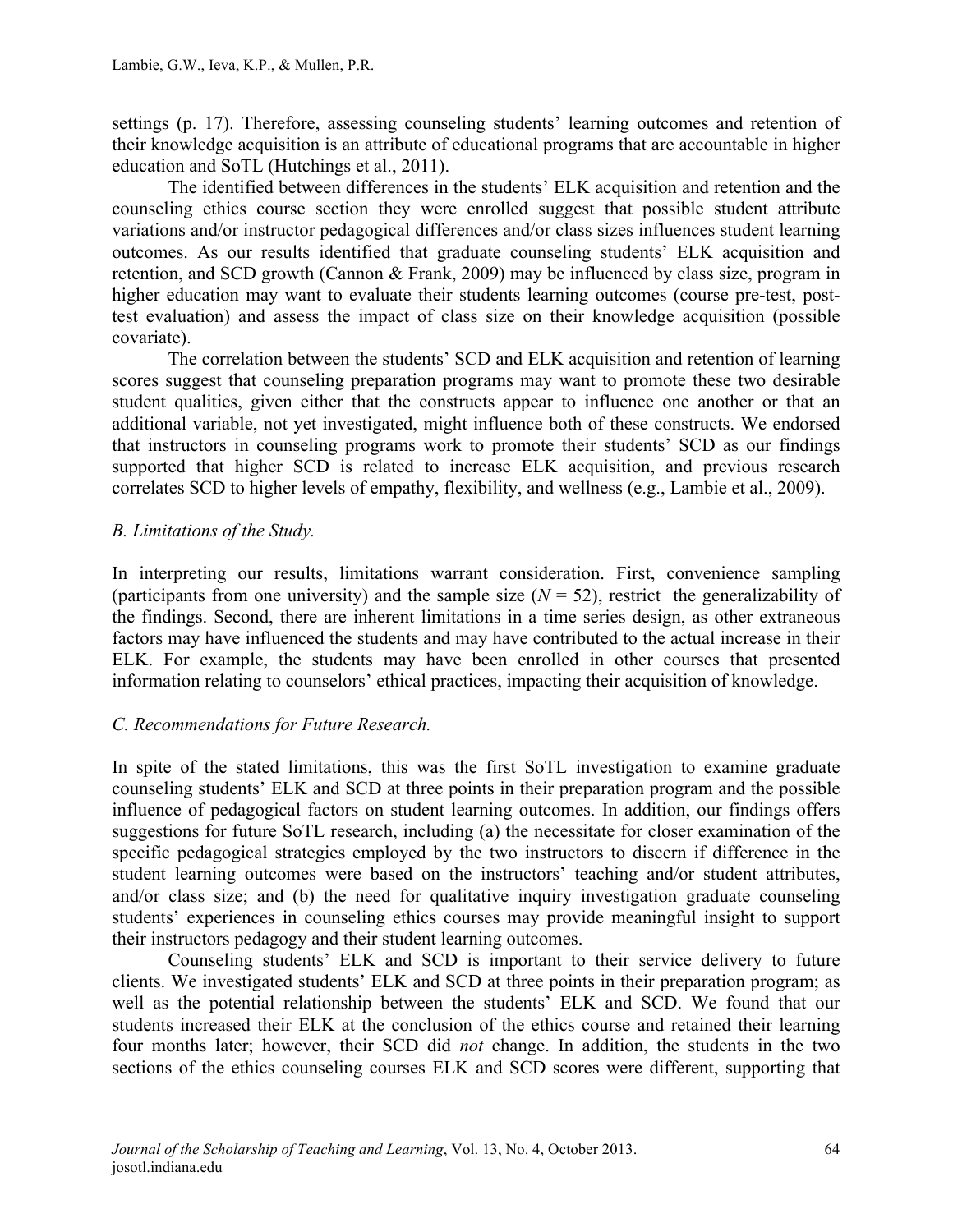possible student attribute variations and/or instructor pedagogical differences and/or class sizes may have influences students' acquisition and retention of knowledge.

### **References**

American Counseling Association. (2005). *Code of ethics*. Alexandria, VA: Author.

American School Counselor Association. (2010). *Ethical standards for school counselors.* Alexandra, VA: Author.

Bauer, J. J., & McAdams, D. P. (2004). Growth goals, maturity, and well-being. *Developmental Psychology, 40*, 114-127.

Borders, L. D. (1998). Ego development and counselor development. In P. M. Westenberg, A. Blasi, & L. D. Cohn (Eds.), *Personality development: Theoretical, empirical, and clinical investigations of Loevinger's conception of ego development* (pp. 331-343). Mahwah: NJ: Lawrence Erlbaum Associates, Publishers.

Cohen, J. (1992). Power primer. *Psychological Bulletin, 112*(1), 155-159.

Cohn, L. D., & Westenberg, P. M. (2004). Intelligence and maturity: Meta-analytic evidence for the incremental and discriminant validity of Loevinger's measures of ego development. *Journal of Personality and Social Psychology, 86*, 760-772.

Cook-Greuter, S. R., & Soulen, J. (2007). The developmental perspective in integral counseling. *Counseling and Values, 51*, 180-192.

Corey, G., Corey, M. S., & Callanan, P. (2010). *Issues and ethics in the helping professions* (8<sup>th</sup>) ed.). Pacific Grove, CA: Brooks Cole Publishing.

Cottone, R. R., & Tarvydas, V. M. (2007). *Ethical and professional issues in counseling* (3rd ed.). Upper Saddle River, NJ: Merrill Prentice Hall.

Council for the Accreditation of Counseling and Related Educational Programs (2009). *CACREP accreditation standards and procedures manual*. Alexandria, VA: Author.

DeVellis, R. F. (2012). *Scale development: Theory and applications* (3<sup>rd</sup> ed.). Newbury Park, CA: Sage.

Dufrene, R. L. (2000). Designing and validating a measure of ethical orientation of counselors: The Ethical Decision-Making Scale-Revised (EDMS-R). *Dissertation Abstracts International, 61*(10), 3906.

Houser, R. (2009). *Counseling and educational research: Evaluation and application* (2<sup>nd</sup> ed.). Thousand Oaks, CA: Sage.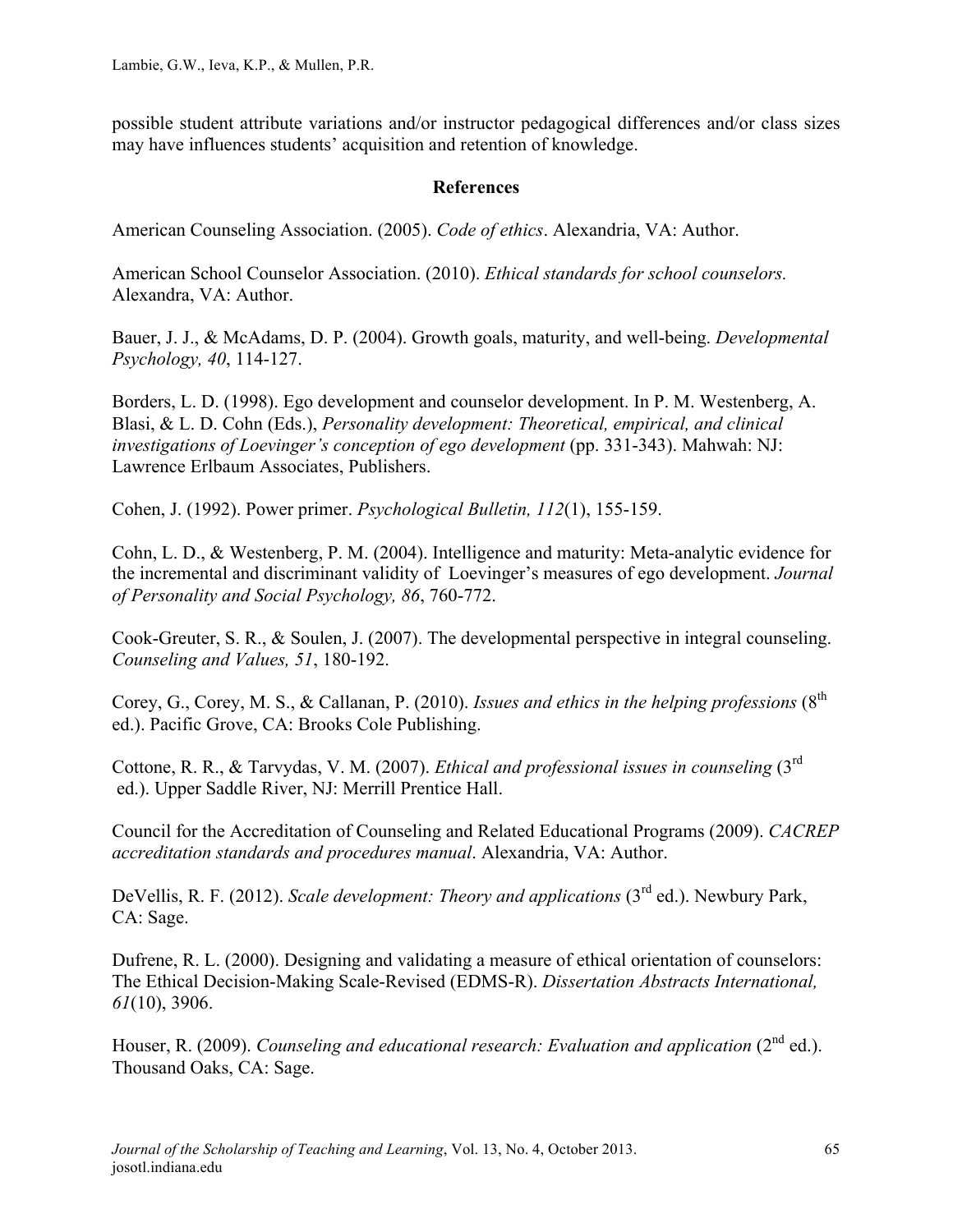Hutchings, P., Huber, M. T., & Ciccone, A. (2011). *The scholarship of teaching and learning reconsidered: Institutional integration and impact*. San Francisco, CA: Jossey-Bass.

Hy, L. X., & Loevinger, J. (1996)*. Measuring ego development* (2nd ed.)*.* Mahwah, NJ: Lawrence Erlbaum Associates.

Kitchener, K. S. (2000). *Foundations of ethical practice, research, and teaching in psychology*. Mahwah, NJ: Lawrence Erlbaum Associates.

Kline, T. J. B. (2005). *Psychological testing: A practical approach to design and evaluation*. Thousand Oaks, CA: Sage.

Lambie, G. W., Hagedorn, W. B., & Ieva, K. P. (2010). Social-cognitive development, ethical and legal knowledge, and ethical decision making of counselor education students. *Counselor Education & Supervision, 49*, 228-246.

Lambie, G. W. Ieva, K. P., & Ohrt, J. H. (2012). Impact of a counseling ethics course on graduate students' learning and development, *International Journal for the Scholarships of Teaching and Learning*, *6*(1). Retrieved May 31, 2013, from http://academics.georgiasouthern.edu/ijsotl/v6n1/articles/PDFs/Lambie%20et%20al.pdf

Lambie, G. W., & Sias, S. M. (2009). An integrative psychological developmental model of supervision for professional school counselors-in-training. *Journal of Counseling & Development, 87*, 384-355.

Lambie, G. W., Smith, H. L., & Ieva. K. P. (2009). Graduate counseling students' levels of ego development, wellness, and psychological disturbance: An exploratory investigation. *Adultspan Journal, 8*(2), 114-127.

Lilienfeld, S. O., Wood, J. M., & Garb, H. N. (2000). The scientific status of projective technique. *Psychological Science in the Public Interest, 1*(2), 27-66.

Loevinger, J. (1998). *Technical foundations for measuring ego development: The Washington University Sentence Completion Test*. Mahwah, NJ: Lawrence-Erlbaum.

Manner, J., & Durkin, K. (2000). Processes involved in adult ego development: A conceptual framework. *Developmental Review*, *20*, 475-513.

Manner, J., Durkin, K., & Nesdale, A. (2004). Promoting advanced ego development among adults. *Journal of Adult Development, 11*(1), 19-27.

Mosher, R., & Sprinthall, N. (1971). Psychological education: A means to promote personal development during adolescence. *Counseling Psychologist, 2*(4), 3-82.